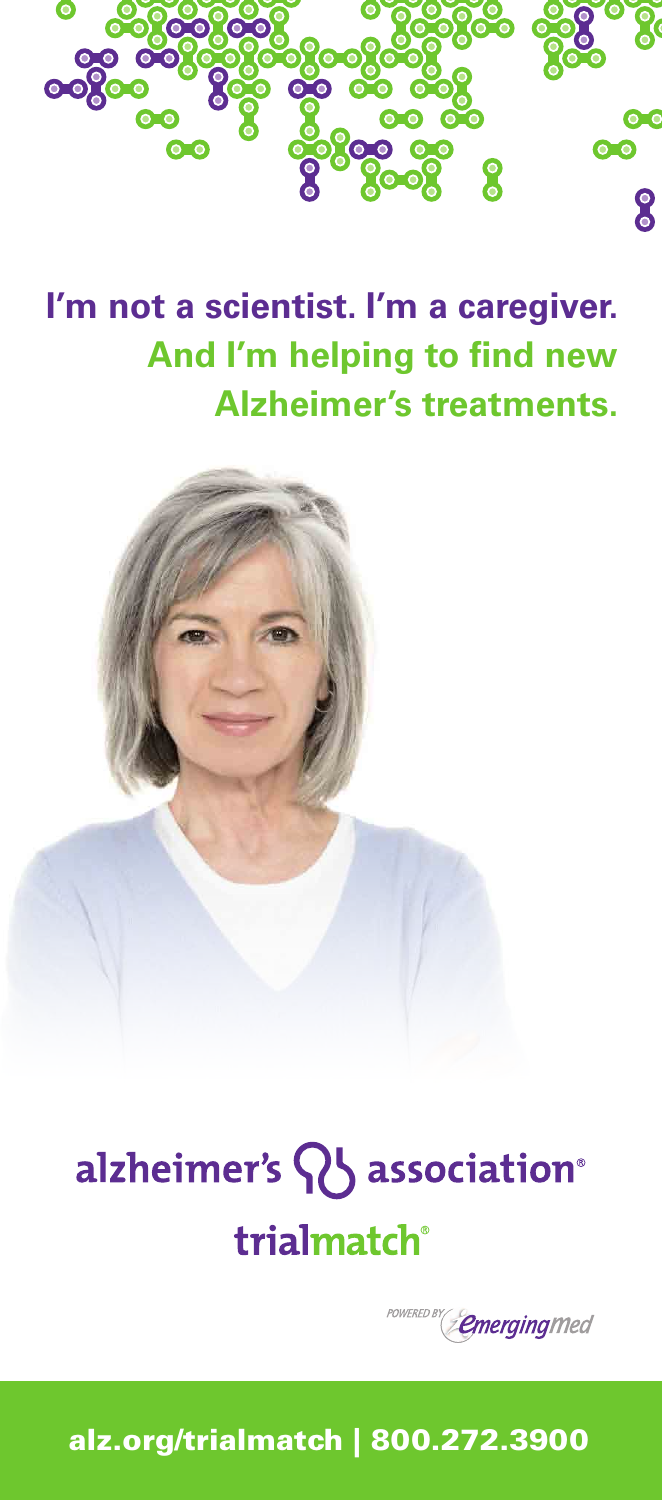## **You can help advance research, too.**

As a caregiver and a person who cares about the future, you have an opportunity to participate in vital research that could change the course of this disease and improve the lives of all those it affects. Here's how:

- » **Take part in studies specifically for caregivers.** Quality-of-life studies provide insight into the stresses and effects of caring for a person with dementia. These studies explore ways to improve quality of life.
- » **Participate in studies as a healthy volunteer.** Researchers gain insights by comparing the patient groups to healthy volunteers, people with no known significant health problems. Healthy volunteer participation is vital in advancing research.
- » **Encourage the person with dementia to participate.** Clinical trials enable people with the disease to play a more active role in their health care by accessing potential treatments before they are widely available.

### **Alzheimer's disease is a public health crisis.**

- » More than 5 million Americans are living with Alzheimer's, a number that could triple by 2050.
- » Every 68 seconds, someone is diagnosed with this devastating disease, which is the sixth-leading cause of death in the United States.
- » In 2011, more than 15 million family members and friends provided over 17 billion hours of unpaid care.
- » The personal and financial cost projected to reach \$200 billion in 2012 — will devastate families and cripple Medicare.

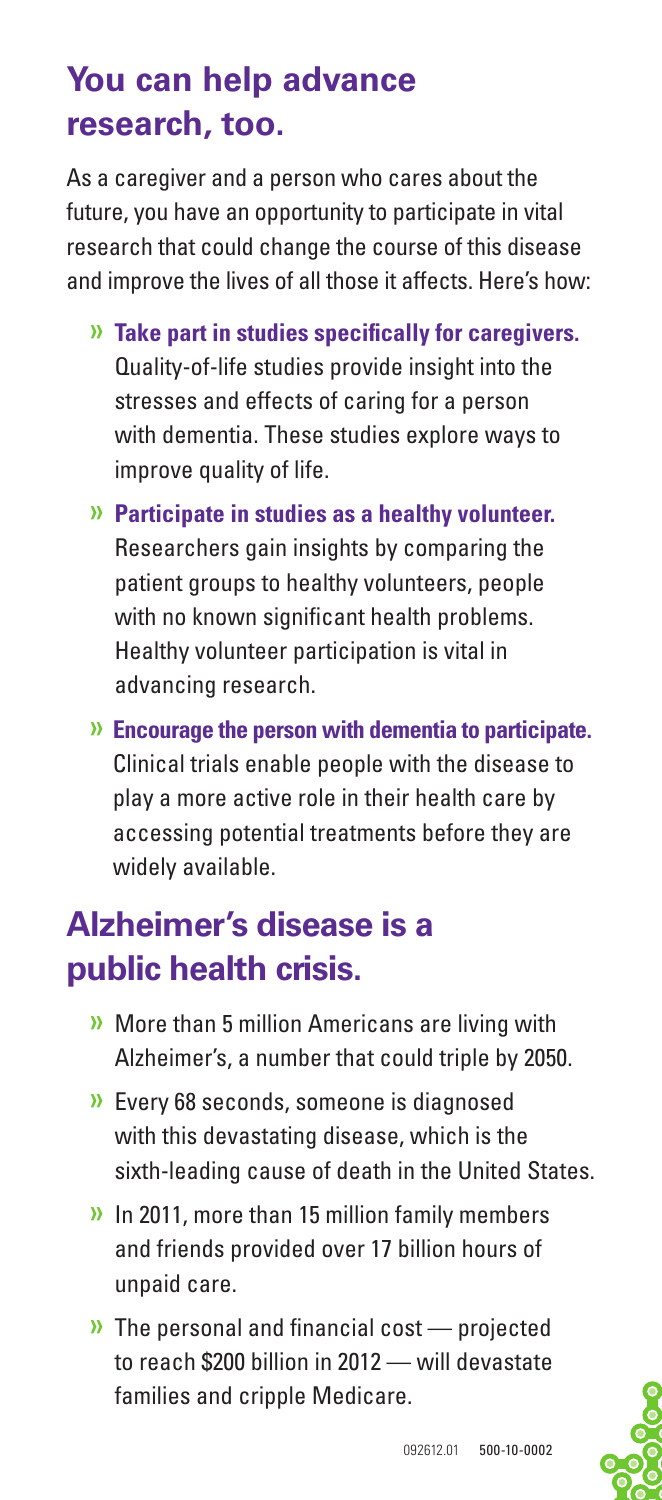

## **Alzheimer's Association TrialMatch® is our hope for the future.**

TrialMatch® is a free, easy-to-use clinical studies matching service that connects individuals with Alzheimer's disease, caregivers, healthy volunteers and physicians with current studies. Our continuously updated database of 130+ Alzheimer's clinical trials includes both pharmacological (drug) and non-pharmacological (non-drug) studies being conducted at nearly 500 trial sites across the country.

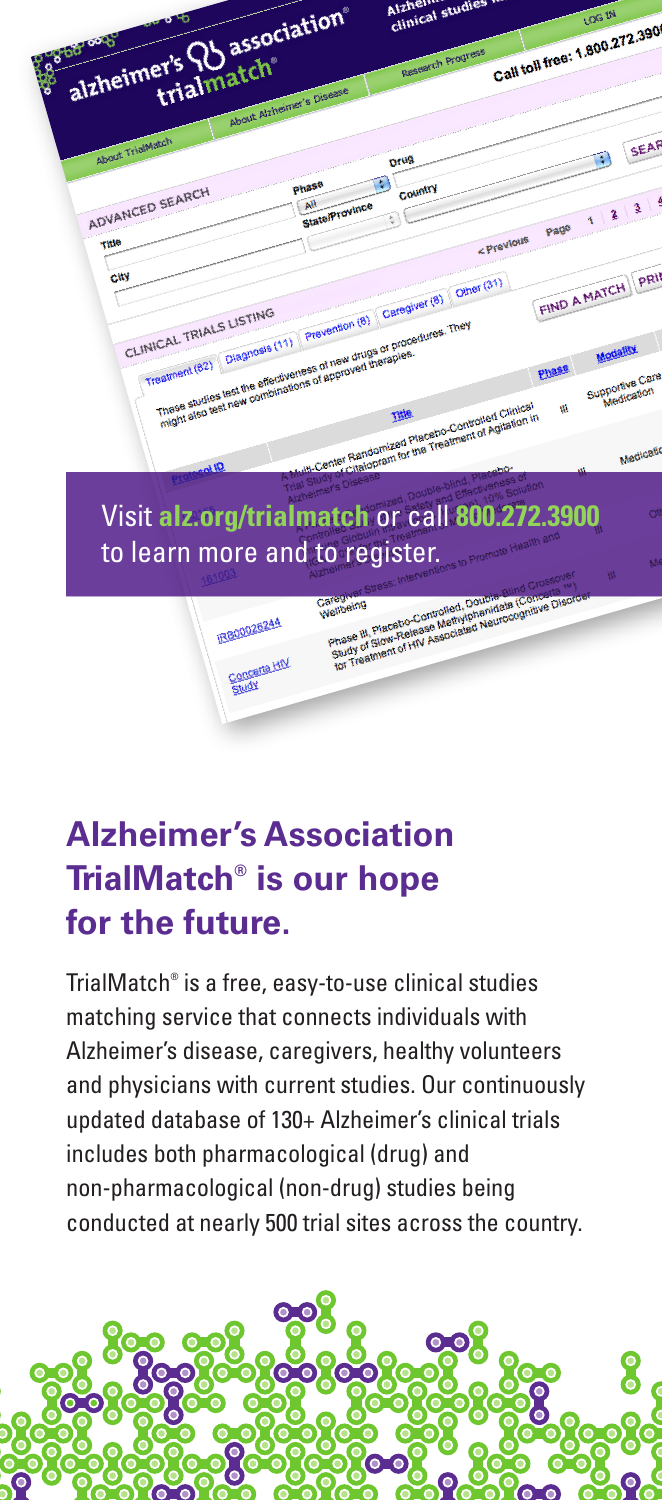

## **I don't have a laboratory. I have Alzheimer's disease. And I'm helping to discover a cure.**



# alzheimer's Q association® trialmatch®



alz.org/trialmatch | 800.272.3900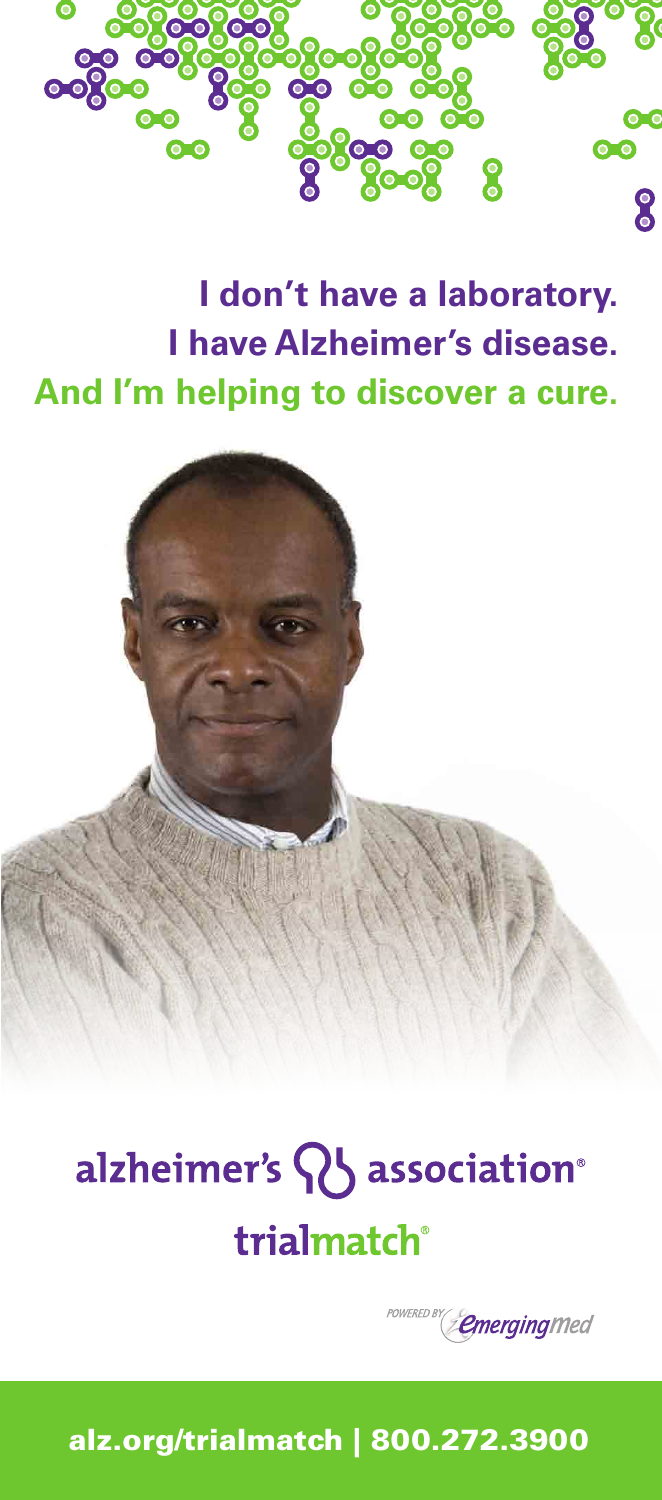

#### **You can help advance research, too.**

As a person living with Alzheimer's, you hope for a cure. You hope new treatments will come along that will improve your quality of life. And you hope future generations will not have to endure what you must while living with dementia.

Participating in clinical trials gives us optimism for today and promise for the future. They provide some participants with access to cutting-edge treatments and expert medical care. And some day they will lead us to the end of this devastating disease.

We need clinical trials to accelerate progress and provide valuable insight. We need your help. Without participation, finding a cure is virtually impossible.

I never had the ability to help anyone with Alzheimer's disease until I got the disease and participated in a clinical trial. It would be hard to overstate the importance of getting involved.

*Ron Grant Living with Alzheimer's disease TrialMatch user*